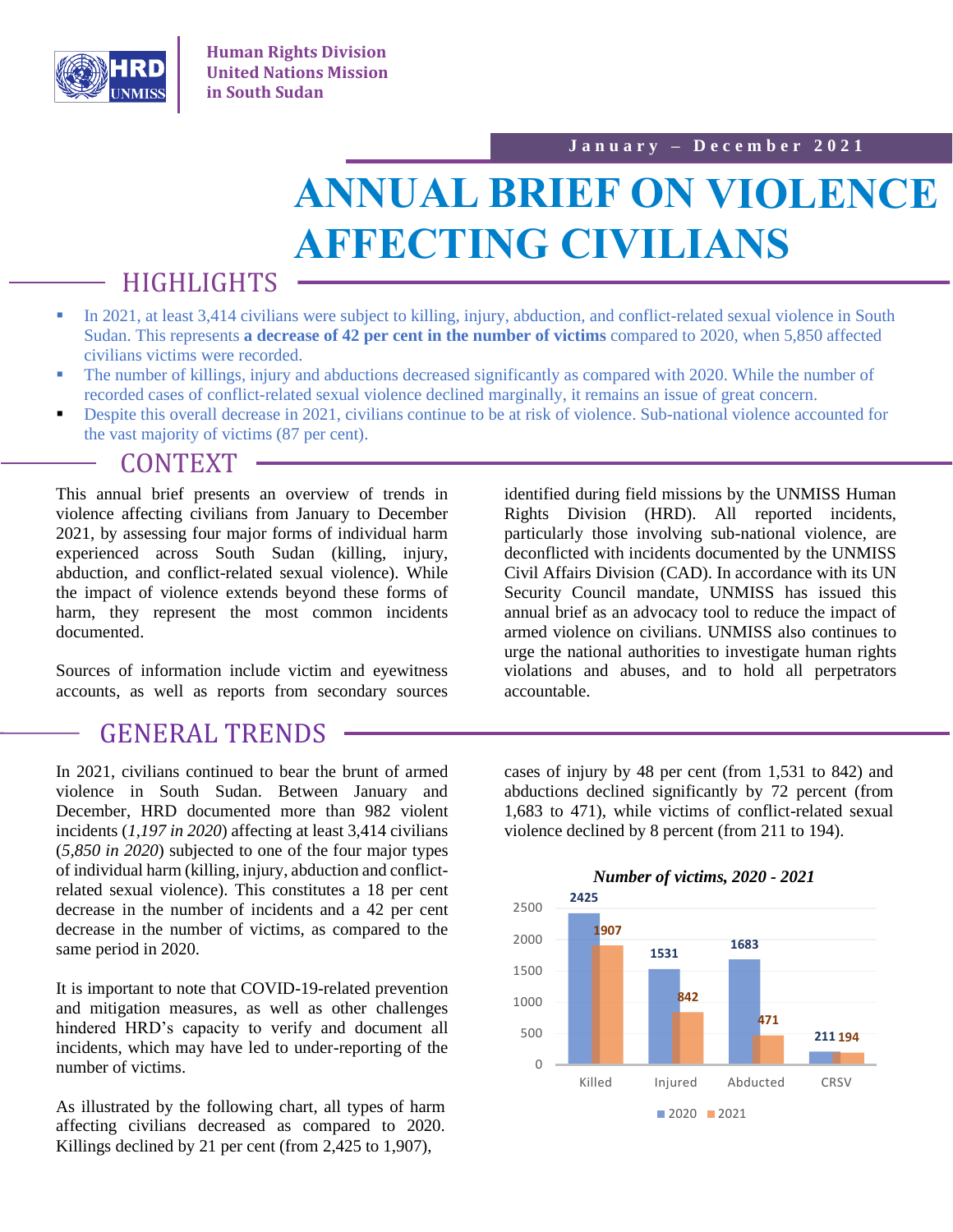

In 2021, sub-national violence accounted for the vast majority of victims (87 per cent or 2,875 civilians) documented across the country.

Significant decreases in sub-national violence were observed in June and September. Following a spike in clashes and attacks in May, violence involving community-based militias from the Dinka, Nuer and Murle communities in Jonglei and the Greater Pibor Administrative Area (GPAA) decreased in June and July. In addition, violence between Sudan People's Defence Forces (SSPDF) soldiers and Sudan People's Liberation Movement/Army in Opposition (SPLM/A-IO) and their respective affiliated armed militias in Tambura, in the Western Equatoria region decreased significantly in September, following the arrival of the Joint Defense Board Taskforce on 8 September to deescalate the conflict.

#### *Inter-communal violence in Jonglei and the Greater Pibor Administrative Area*

An overwhelming majority (98 percent) of casualties in Jonglei and the GPAA – the killing of at least 230 civilians (32 women and 7 children) and injuring of 120 (31 women and 4 children), abduction of 178 (57 women, 67 boys and 53 girls), and 14 women subject to conflictrelated sexual violence – are attributed to communitybased militias from Nuer and Murle communities, and to a lesser extent, Dinka communities. Notably, the reduction in violence compared to the previous year's cycle of intercommunal violence between the communities contributed to a significant decrease in abduction rates by community-based militias in Jonglei (818 to 181).

While cattle-raiding, a predominant form of localized violence, is historically rooted in the societal practices of pastoralist communities in South Sudan, the violence documented in recent years involved civil defence groups

and/or community-based militias with a level of organization, capable of conducting planned and coordinated military-style attacks, independently as well as with the support of members of Government or opposition forces.

#### *Armed conflict in Tambura, Western Equatoria*

Ninety three percent of casualties in Western Equatoria are attributed to fighting between the SPLM/A-IO and SSPDF troops, and their respective armed militias, in and around Tambura County between June and September. The outbreak of violence stemmed from sub-national and national level politicians, government officials and traditional leaders who politicized, exacerbated and exploited pre-existing fractures between the Azande and Balanda communities in Western Equatoria State.

The armed conflict led to at least 440 civilians killed (332 men, 60 women and 48 children), and 18 others injured (17 men and one woman). At least, 64 individuals (53 women, seven men and four girls) were subjected to sexual violence, including rape and sexual slavery, and at least 80,000 civilians were forcibly displaced from the areas affected by the violence. At least 74 civilians (52 men, nine women, 13 children) were abducted; men and boys were forcibly recruited to take part in the hostilities. Destruction and looting of private and public property, including humanitarian facilities and schools, were also documented in many of these incidents.

Similarly, the armed conflict in the Tambura area saw high levels of coordination between parties to the R-ARCSS and their affiliated community-based militia. Information gathered by UNMISS suggest that SSPDF soldiers led by a Major General, a former SPLM/A-IO commander who defected to the government in March 2020, have been operating with the support of armed community-based militia believed to be loyal to an Azande traditional chief and a local County official.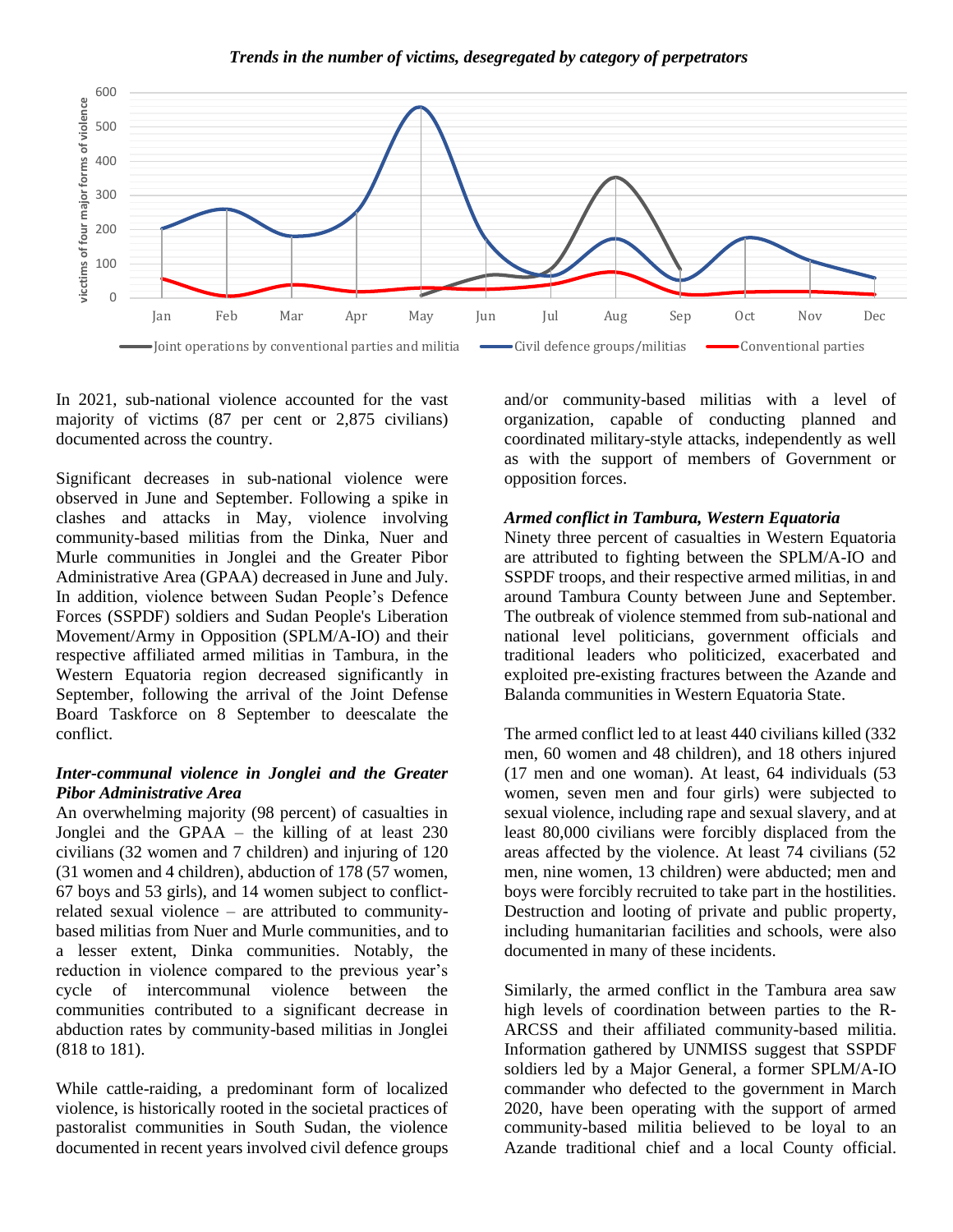According to several victims, eyewitnesses, and secondary sources, mixed Azande-Balanda armed militias were seen operating alongside SPLM/A-IO forces.

Notably, armed militias in the Tambura conflict functioned as proxies of conventional parties and received their support. At the same time, HRD found that these actors were engaged in a specific conflict in Tambura with linkages to the broader political conflict in South Sudan. Accordingly, HRD has distinguished between these perpetrators and other civil defence groups/communitybased militias elsewhere in the country, which vary in the degree of their nexus to the conflict in South Sudan. Hence, the violence perpetrated by these actors are referred to as joint operations by conventional actors and affiliated militias.

#### *Conventional parties*

As a result of efforts to adhere to the 2018 Revitalized Agreement on the Resolution of the Conflict in the Republic of South Sudan (R-ARCSS), the overall number of victims attributed to violations and abuses by conventional parties has remained significantly lower (11 per cent) than those attributed to civil defence groups and/or community-based militias.

The number of victims harmed by conventional parties in 2021 decreased by 60 per cent (from 1152 to 461 victims) as compared to 2020. However, if the data was to include violence by joint operations by conventional parties and affiliated militias, the decrease in number of victims is less stark, at only 8 per cent (1,152 to 1,057 victims).

### GEOGRAPHIC TRENDS

In 2021, Warrap was the most affected region, accounting for 24 percent of victims recorded throughout South Sudan, followed by Western Equatoria, which accounted for approximately 19 per cent of the victims. Jonglei and GPAA were accounted for 17 per cent of all victims. Except for Western and Central Equatoria, most regions were mostly affected by sub-national violence involving civil defence groups and/or community-based militias.

The notable reduction in number of victims in Jonglei/GPAA (1,869 to 545), the most affected region in 2020, may in part be attributed to efforts by UNMISS and partners in late 2020 and early 2021 to deescalate the cycle of violence, including grassroots reconciliation efforts. Since January 2021, HRD, in partnership with UNHCR, Save the Children, and Community Empowerment for Progress Organization (CEPO), carried out various trust and confidence building measures to facilitate the tracing and return of abducted women and children, as part of the project funded by the Reconciliation, Stabilization, Resilience Trust Fund Fund (RSRTF).

Victims harmed by conventional parties were mainly subjected to abduction (39 per cent), primarily for the purpose of forced military recruitment and/or forced labour. The highest number of abductions by conventional parties are attributed to NAS in Central Equatoria (115 victims).

Notably, a significant number of civilians killed by conventional parties (state actors) in Warrap State (31 civilians) and Lakes State (26 civilians) were through extrajudicial killings ordered by state officials and local administrative authorities and carried out predominantly by SSPDF or SSNPS personnel.

High incidence of conflict-related sexual violence perpetrated by conventional parties persist in Central Equatoria state, particularly in Yei and Lainya county, (20 per cent, 36 cases). Conflict-related sexual violence surged in Western Equatoria state (33 per cent, 65 cases) due to the conflict in the Tambura area.

#### *Opportunistic actors*

HRD also documented a relatively small number of incidents by unidentified but related armed elements, which does not fall specifically within one of the two categories described above, but which bear a link to the conflict based on the suspected perpetrators, location, modus operandi and other factors. These actors were primarily engaged in opportunistic violence and were responsible for 2 per cent of all affected victims documented in 2021.



 $\blacksquare$  Joint operations by conventional parties and militia

- Civil defence groups/militias
- **Conventional parties**
- Opportunistic violence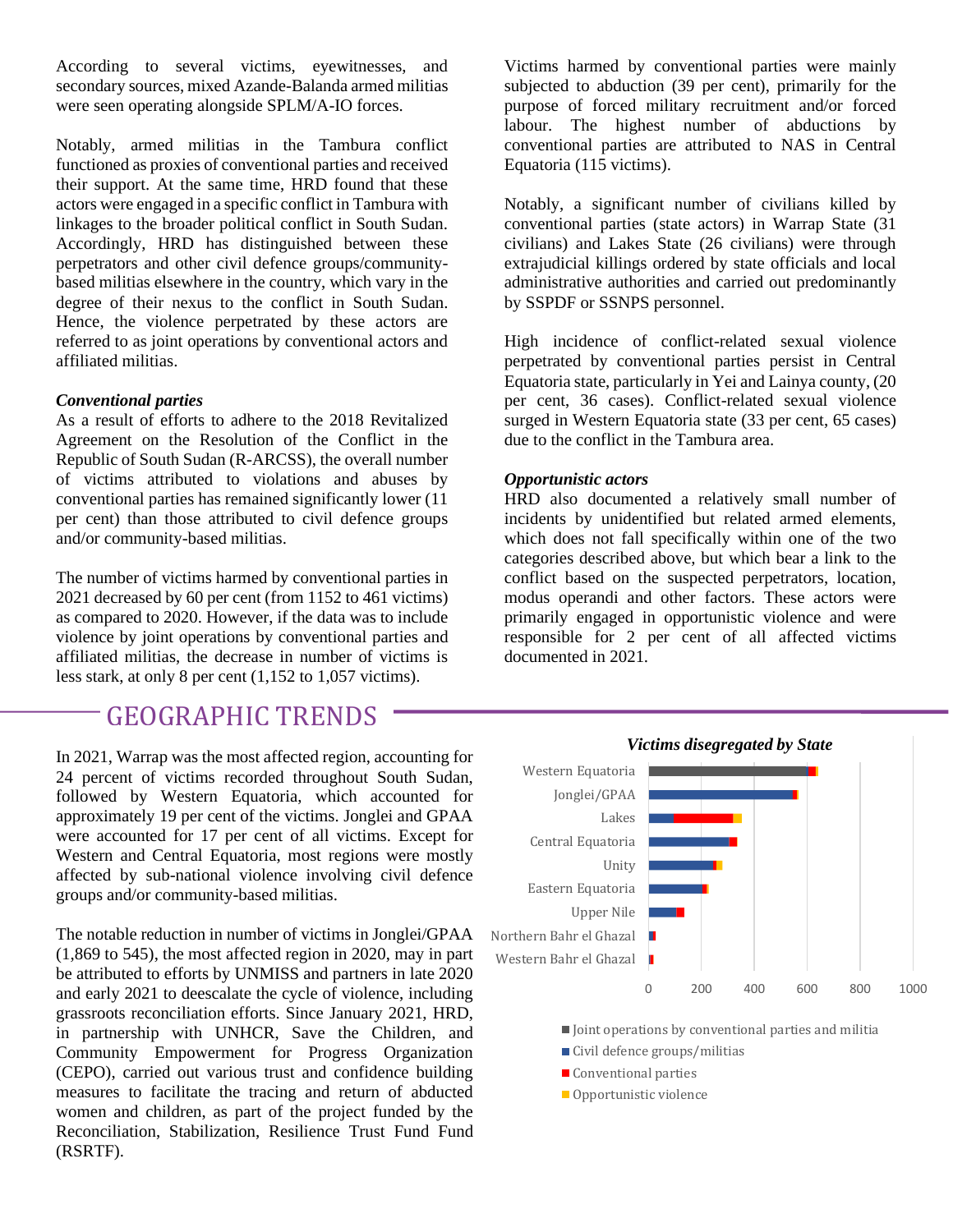